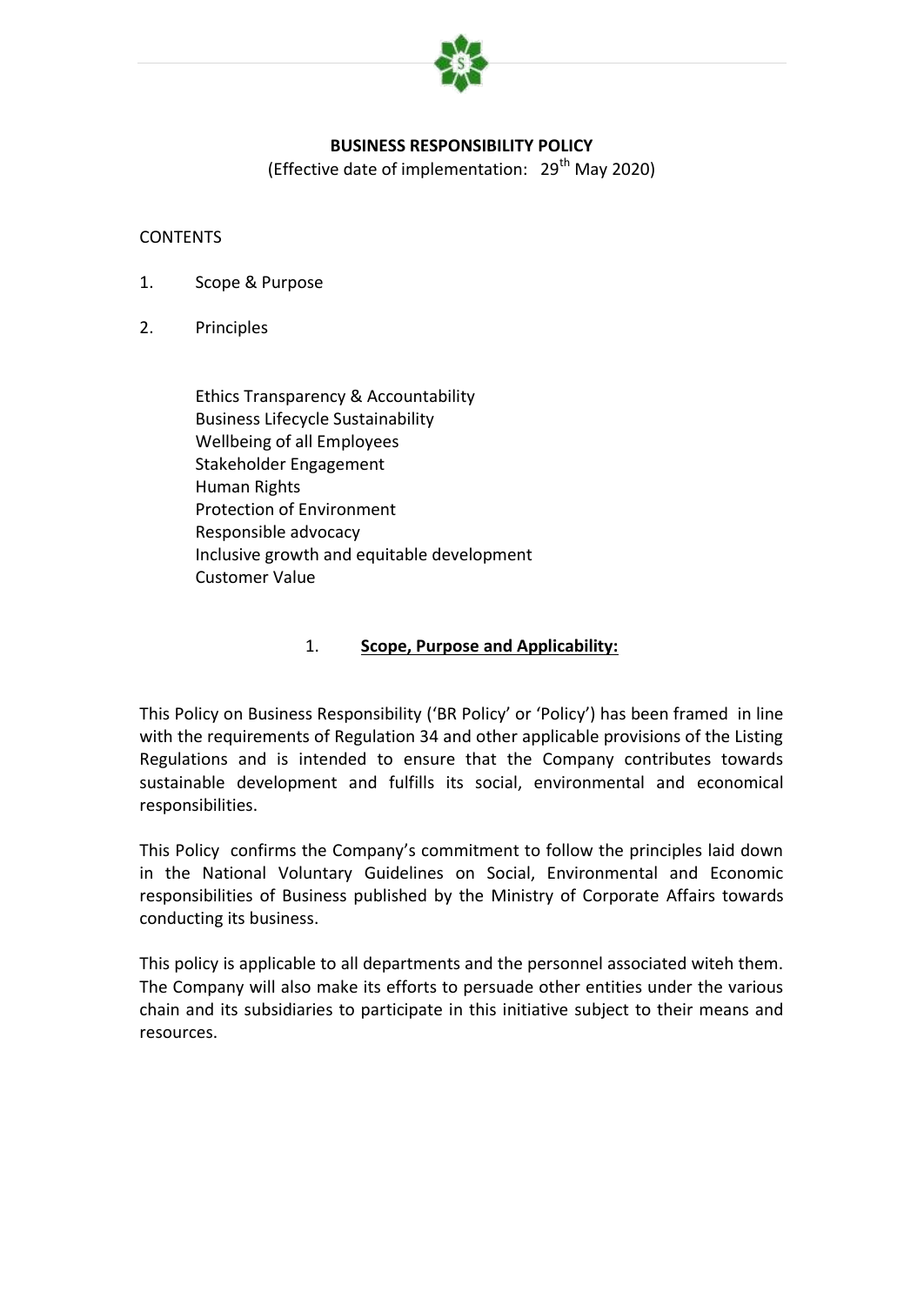

# **2. Principles and policies:**

# **Principle 1: Businesses should conduct and govern themselves with integrity in a manner that is ethical, transparent and accountable**

#### **Policy:**

1) The company shall develop necessary governance structures, procedures and practices to ensure ethical conduct at all levels; and to promote the adoption of this principle across the value chain.

2) The Company shall assure access to information about its decisions that impact relevant stakeholders.

3) The company shall not engage in practices that are abusive, corrupt, or anticompetition.

4) The company shall truthfully discharge its responsibility on timely disclosure of financial and other mandatory information.

5) The company shall ensure that genuine concerns of misconduct/ unlawful conduct can be reported in a responsible and confidential manner through its Vigil Mechanism.

6) The Company shall encourage its business associates and third parties with whom it conducts business to abide by this policy.

7) The Company shall report on the status of adoption of these Guidelines, as may be necessary.

# **Principle 2: Businesses should provide goods and services in a manner that is sustainable and safe**

### **Policy**

The Company strives to:

1) Ensure resource-efficient and sustainable manufacturing processes and technologies to produce the various grades of cement

2) Focus on product stewardship throughout the life cycle of the Company's products and provide information on their safe use and recycling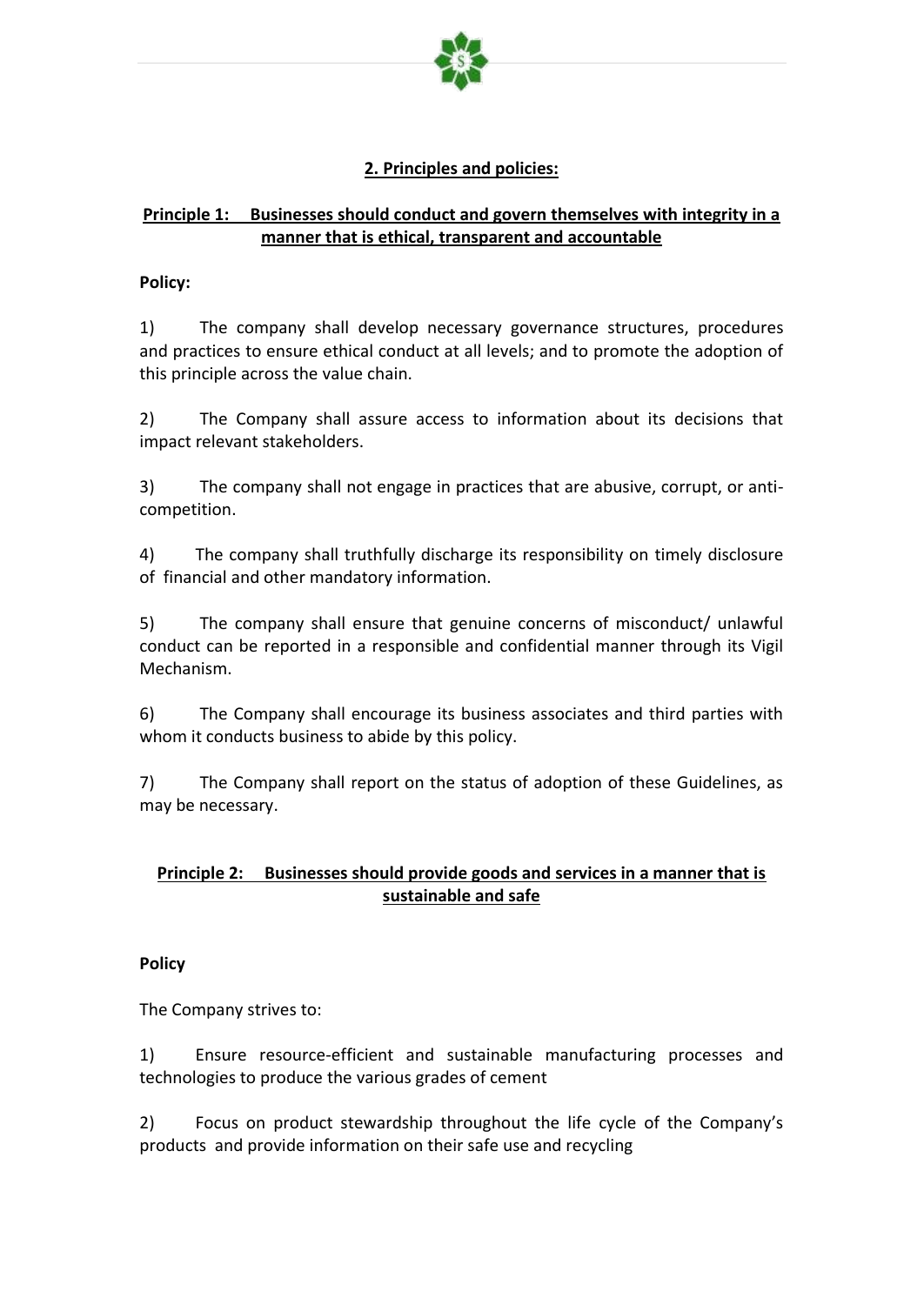

3) Review and implement new developments in cement making technologies, practices and sourcing, which have lower impact on environment and will boost community development.

4) Ensure optimum utilization of natural resources viz. water, raw materials, energy while focusing on reduction, re-use and recycling opportunities of these resources., wherever possible, further ensuring that there is no over consumption of planet's resources.

5) Assure safety and optimal use of resources over the business lifecycle and ensure that everyone connected with it is aware of his responsibilities;

6) Continue to progressively factor in relevant social and environmental considerations during its manufacturing process.

7) Continue upgrading its manufacturing process ensuring that the processes and technologies required for the purpose are resource efficient and sustainable.

8) Work with supply chain members who comply with applicable laws and regulations related to labour practices, human rights, bribery and corruption, occupational health, safety and environment ;

9) Work towards building capacity such that all the value chain partners, namely the third party service providers including transporters and suppliers of significant raw materials, are sensitised and empowered to fulfill their respective roles and responsibilities towards sustainability ;

10) Encourage its business associate and third parties with whom it conducts business to abide by this policy.

11) Regularly review and improve upon the technological advancement and commercialization, incorporating Social, Ethical & Environmental consideration.

## **Principle 3: Businesses should respect and promote the well-being of all its employees, including those in their value chains.**

### **Policy**

1) The Company respects the right to freedom of association, participation, collective bargaining, and provide access to appropriate grievance Redressal mechanisms.

2) The Company shall provide and maintain equal opportunities at the time of recruitment as well as during the course of employment irrespective of caste, creed, gender, race, religion, disability or sexual orientation.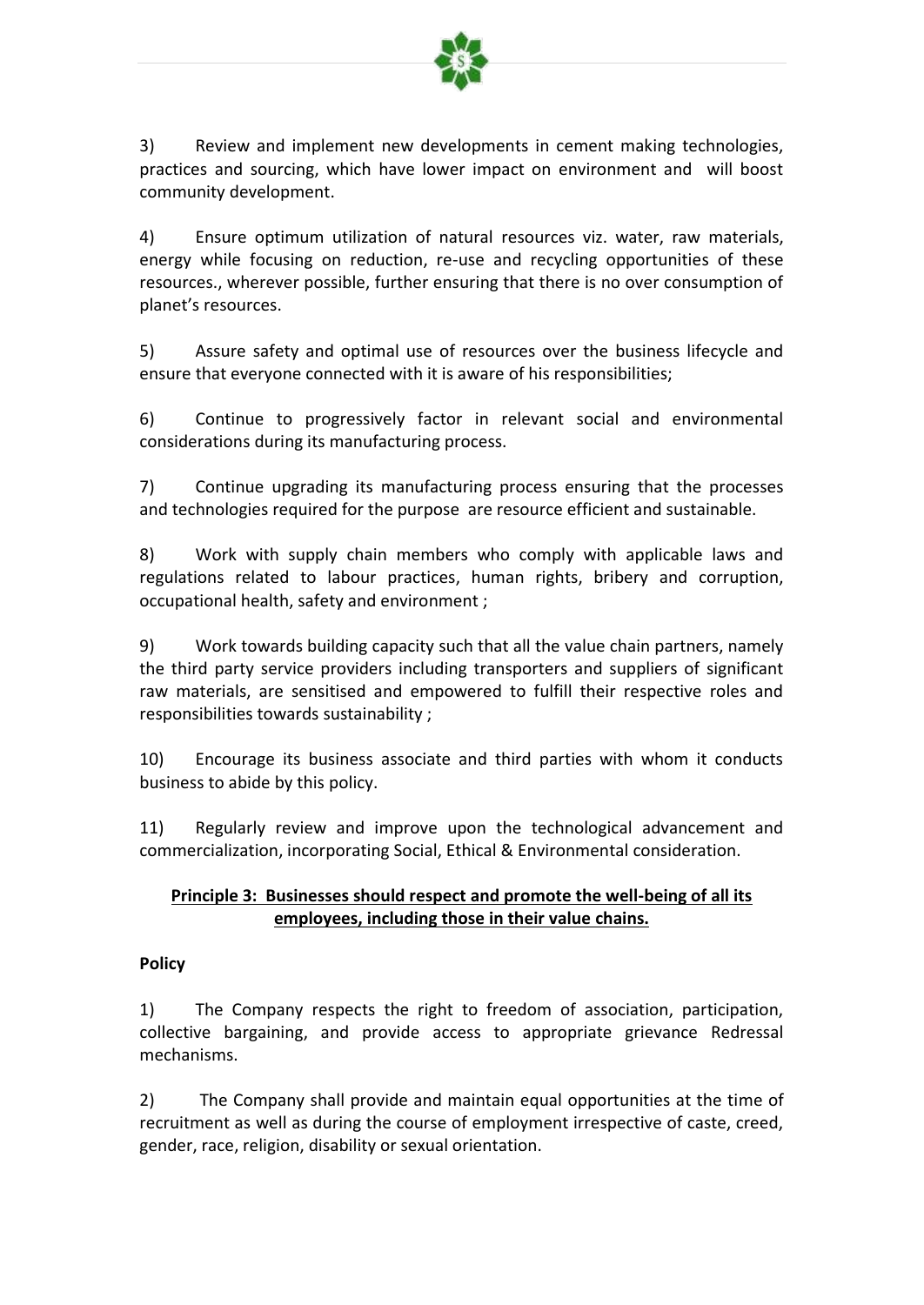

3) The Company shall not use child labour, forced labour or any form of involuntary labour, paid or unpaid.

4) The Company shall take cognizance of the work-life balance of its employees, especially that of women.

5) The Company shall Provide facilities for the wellbeing of the employees including those with special needs and ensure timely payment of fair living wages to meet basic needs and economic security of the employees.

6) The company would provide a workplace environment that is safe, hygienic, humane, and which upholds the dignity of the employees. The Company shall create awareness of these provisions to the employees while training them on a regular basis.

7) The Company would ensure continuous skill and competence up-gradation of all its employees by providing them with access to necessary learning opportunities, on an equal and non-discriminatory basis and promote employee morale and career development through enlightened human resource interventions.

8) The company shall implement necessary systems and practices to ensure a harassment free workplace where employees feel safe and secure in discharging their responsibilities.

# **Principle 4 : Businesses should respect the interests of and be responsive to all their stakeholders**

### **Policy**

1) The Company would systematically identify its stakeholders, understand their concerns, define the purpose and scope of their engagement, and commitment to engage with them.

2) The company would acknowledge responsibility and be transparent about the impact of the policies, decisions, product and services and associated operations on the stakeholders.

3) The Company would resolve differences with stakeholders in a just, fair and equitable manner.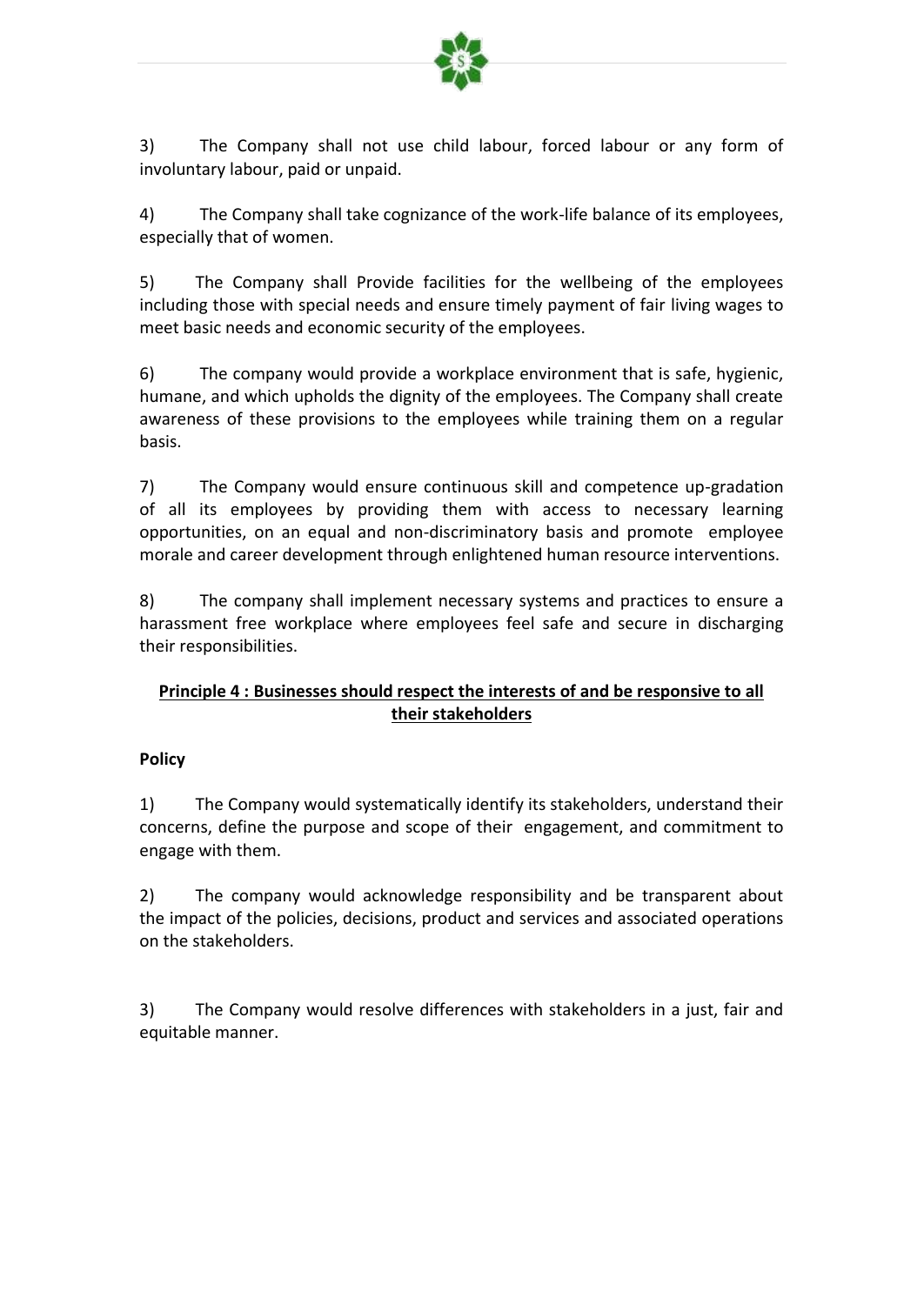

### **Principle 5: Businesses should respect and promote human rights.**

#### **Policy**

1) The company shall integrate respect for human rights in its management systems, in particular through assessing and managing human rights impacts of its operations ensuring that all individuals impacted by the business have access to grievance mechanisms.

2) The company shall recognize and respect the human rights of all relevant stakeholders and groups, including that of communities, consumers and other vulnerable and marginalized groups.

3) The company shall, within its sphere of influence, promote the awareness and realization of human rights across its value chain.

4) The Company shall encourage its business partners and third parties with whom it conducts business to abide by this policy.

# **Principle 6 : Businesses should respect and make efforts to protect and restore the environment.**

### **Policy**

(1) The company shall utilize natural and man-made resources in an optimal and responsible manner and ensure the sustainability of resources by reducing, reusing, recycling and managing waste, wherever possible..

2) The Company shall take appropriate steps to check and prevent pollution and assess the environmental damage and bear the cost of pollution abatement with due regard to public interest.

3) The company shall continuously seek to improve environmental performance by adopting cleaner production methods, promoting use of energy efficient and environment friendly technologies and use of renewable energy.

4) The company shall develop Environment Management Systems and contingency plans and processes that shall help it in preventing, mitigating and controlling environmental damages and disasters, which may be caused due to its operations.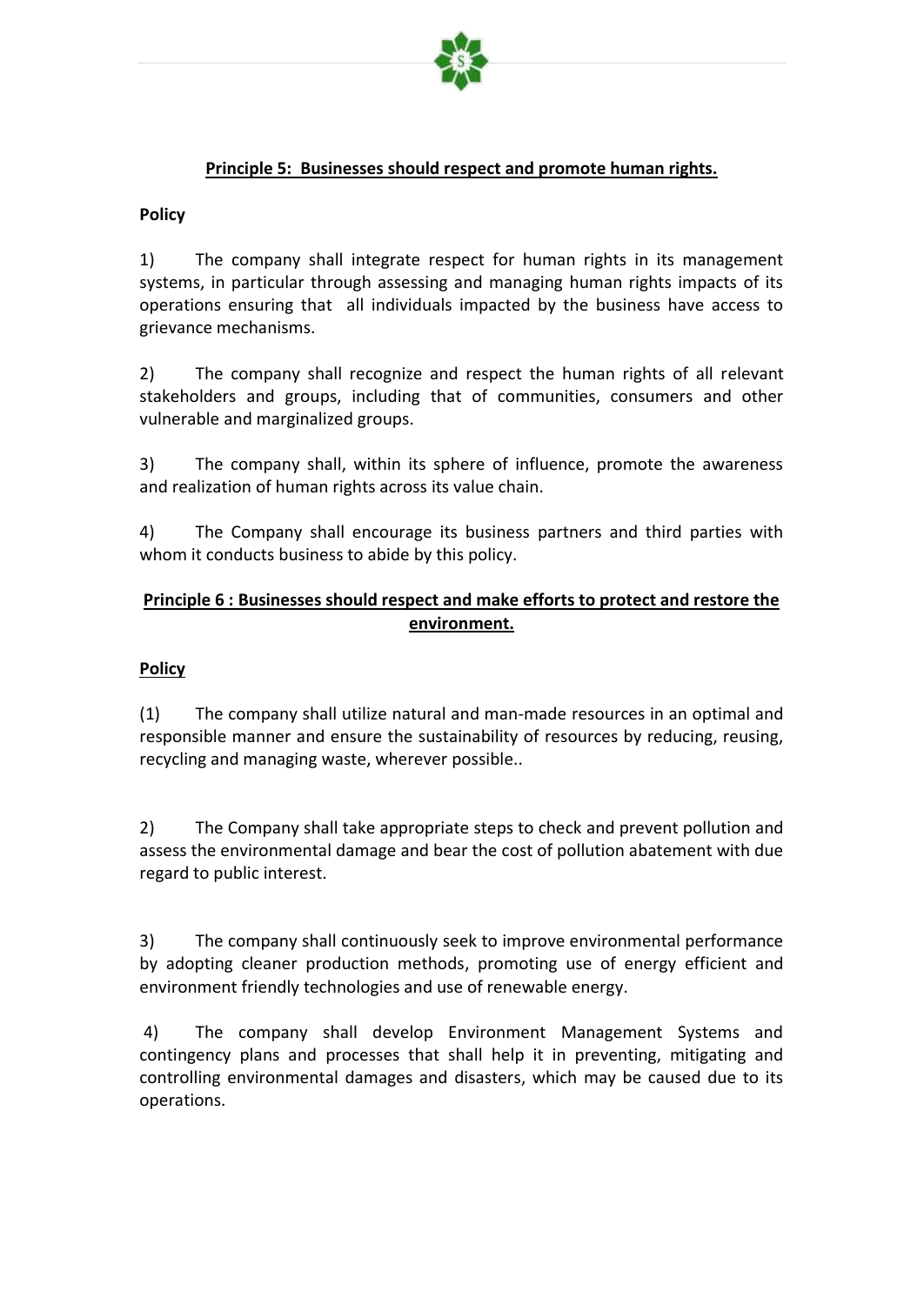

### **Principle 7: . Businesses, when engaging in influencing public and regulatory policy, should do so in a manner that is responsible and transparent**.

#### **Policy**

1) The Company,, while pursuing policy advocacy, shall ensure that its advocacy positions are consistent with these Policies and Sub policies.

2) To the extent possible, the company shall, utilize the trade and industry chambers and associations and other such collective platforms to undertake policy advocacy.

### **Principle 8: Businesses should promote inclusive growth and equitable development**.

### **Policy**

1) The company shall innovate and invest in products, technologies and processes that promote the wellbeing of society.

2) The company shall make efforts to complement and support the development priorities at local and national levels, and assure appropriate resettlement and rehabilitation of communities who have been displaced owing to their business operations.

3) The company shall be sensitive to local concerns while operating in regions that are underdeveloped.

4) The company shall undertake CSR activities in accordance with Schedule VII of the Companies Act, 2013 as per the recommendation of its CSR committee and as per its CSR policy.

## **Principle 9 : Businesses should engage with and provide value to their consumers in a responsible manner..**

#### **Policy**

1) The company shall take into account the overall well-being of the customers and the society.

(2) Company shall ensure that it does not restrict the freedom of choice and free competition in any manner while designing, promoting and selling its products.